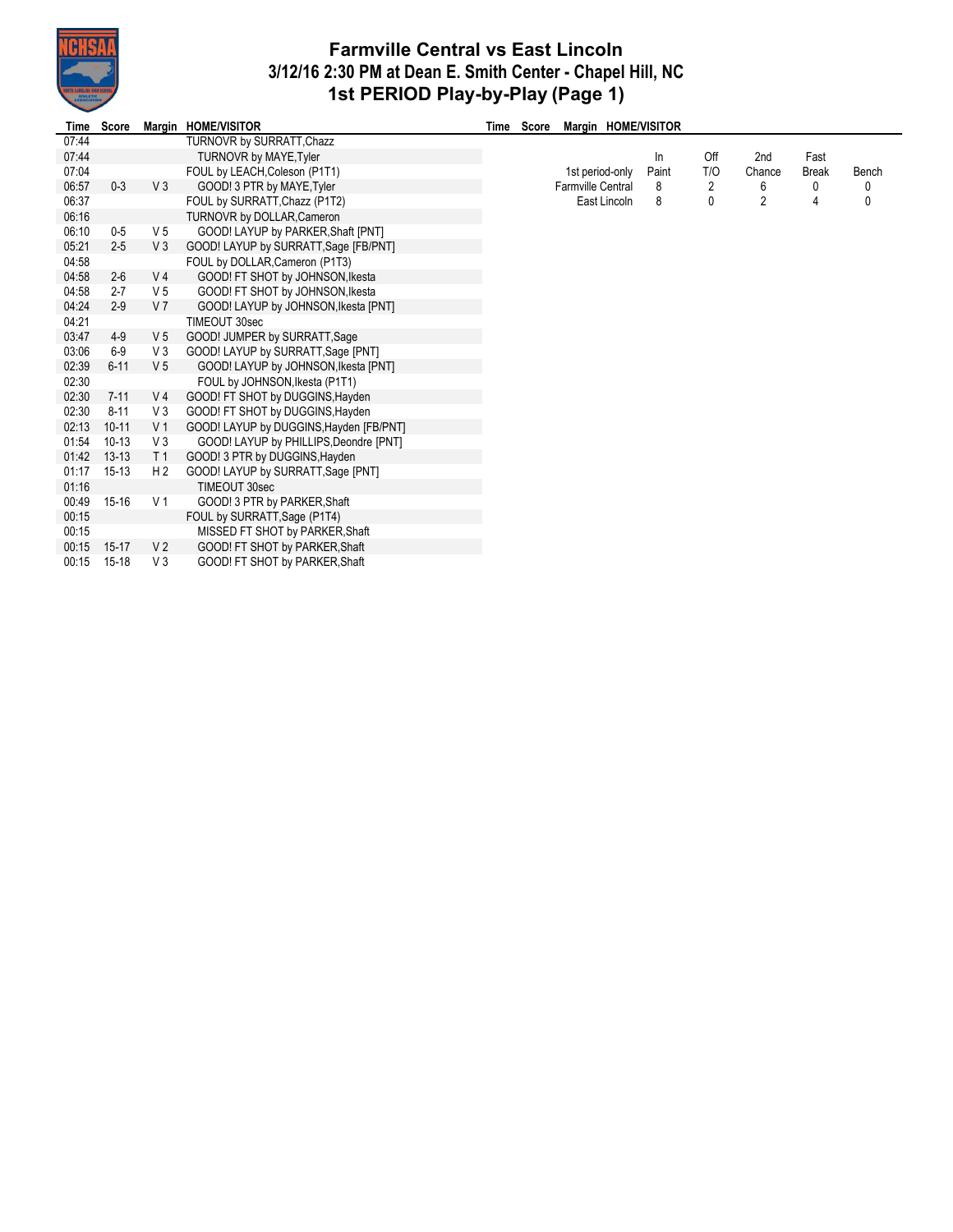

## **Farmville Central vs East Lincoln 3/12/16 2:30 PM at Dean E. Smith Center - Chapel Hill, NC 2nd PERIOD Play-by-Play (Page 1)**

| Time  | Score     |                | Margin HOME/VISITOR                    | Time Score | Margin HOME/VISITOR |       |     |        |                |                |
|-------|-----------|----------------|----------------------------------------|------------|---------------------|-------|-----|--------|----------------|----------------|
| 07:41 | 15-20     | V <sub>5</sub> | GOOD! LAYUP by JOHNSON, Ikesta [PNT]   |            |                     |       |     |        |                |                |
| 06:54 | $15 - 22$ | V <sub>7</sub> | GOOD! JUMPER by MAYE, Tyler            |            |                     | In    | Off | 2nd    | Fast           |                |
| 06:38 | 17-22     | V <sub>5</sub> | GOOD! LAYUP by SURRATT, Sage [PNT]     |            | 2nd period-only     | Paint | T/O | Chance | <b>Break</b>   | Bench          |
| 06:38 |           |                | FOUL by JOHNSON, Ikesta (P2T2)         |            | Farmville Central   | 4     | 3   | 2      | 2              | 0              |
| 06:38 | $18-22$   | V <sub>4</sub> | GOOD! FT SHOT by SURRATT, Sage         |            | East Lincoln        | 12    | 4   | 0      | $\overline{2}$ | $\overline{2}$ |
| 06:21 |           |                | FOUL by SURRATT, Sage (P2T5)           |            |                     |       |     |        |                |                |
| 06:21 |           |                | MISSED FT SHOT by PARKER, Shaft        |            |                     |       |     |        |                |                |
| 06:21 | $18-23$   | V <sub>5</sub> | GOOD! FT SHOT by PARKER, Shaft         |            |                     |       |     |        |                |                |
| 06:15 | $20 - 23$ | V3             | GOOD! LAYUP by SURRATT, Sage [PNT]     |            |                     |       |     |        |                |                |
| 05:44 | $22 - 23$ | V <sub>1</sub> | GOOD! LAYUP by SURRATT, Sage [PNT]     |            |                     |       |     |        |                |                |
| 05:31 |           |                | <b>TURNOVR by PARKER, Shaft</b>        |            |                     |       |     |        |                |                |
| 05:10 | 24-23     | H <sub>1</sub> | GOOD! JUMPER by DOLLAR, Cameron        |            |                     |       |     |        |                |                |
| 04:59 |           |                | TURNOVR by TAYLOR, Michael             |            |                     |       |     |        |                |                |
| 04:55 | 26-23     | $H_3$          | GOOD! LAYUP by SURRATT, Chazz [FB/PNT] |            |                     |       |     |        |                |                |
| 04:30 |           |                | TURNOVR by PARKS, Christian            |            |                     |       |     |        |                |                |
| 04:23 | $26 - 25$ | H <sub>1</sub> | GOOD! DUNK by TAYLOR, Michael [FB/PNT] |            |                     |       |     |        |                |                |
| 03:50 |           |                | <b>TURNOVR by PHILLIPS, Deondre</b>    |            |                     |       |     |        |                |                |
| 03:50 |           |                | FOUL by PHILLIPS, Deondre (P1T3)       |            |                     |       |     |        |                |                |
| 03:19 | $26 - 28$ | V <sub>2</sub> | GOOD! 3 PTR by TAYLOR, Michael         |            |                     |       |     |        |                |                |
| 03:03 |           |                | FOUL by PARKER, Shaft (P1T4)           |            |                     |       |     |        |                |                |
| 02:46 | 28-28     | T <sub>2</sub> | GOOD! LAYUP by PARKS, Christian [PNT]  |            |                     |       |     |        |                |                |
| 02:16 | $30 - 28$ | H <sub>2</sub> | GOOD! LAYUP by SURRATT, Sage [PNT]     |            |                     |       |     |        |                |                |
| 01:51 | $30 - 31$ | V 1            | GOOD! 3 PTR by PARKER, Shaft           |            |                     |       |     |        |                |                |
| 01:29 |           |                | FOUL by DUGGINS, Hayden (P1T6)         |            |                     |       |     |        |                |                |
| 01:29 |           |                | TURNOVR by DUGGINS, Hayden             |            |                     |       |     |        |                |                |
| 01:12 |           |                | FOUL by PARKS, Christian (P1T7)        |            |                     |       |     |        |                |                |
| 01:12 | $30 - 32$ | V <sub>2</sub> | GOOD! FT SHOT by PHILLIPS, Deondre     |            |                     |       |     |        |                |                |
| 01:12 |           |                | MISSED FT SHOT by PHILLIPS, Deondre    |            |                     |       |     |        |                |                |
| 01:01 |           |                | <b>TURNOVR by SURRATT, Sage</b>        |            |                     |       |     |        |                |                |
| 00:12 |           |                | FOUL by SURRATT, Chazz (P2T8)          |            |                     |       |     |        |                |                |
| 00:12 | $30 - 33$ | V3             | GOOD! FT SHOT by PARKER, Shaft         |            |                     |       |     |        |                |                |
| 00:12 | $30-34$   | V <sub>4</sub> | GOOD! FT SHOT by PARKER, Shaft         |            |                     |       |     |        |                |                |
| 00:01 | 33-34     | V <sub>1</sub> | GOOD! 3 PTR by DUGGINS, Hayden         |            |                     |       |     |        |                |                |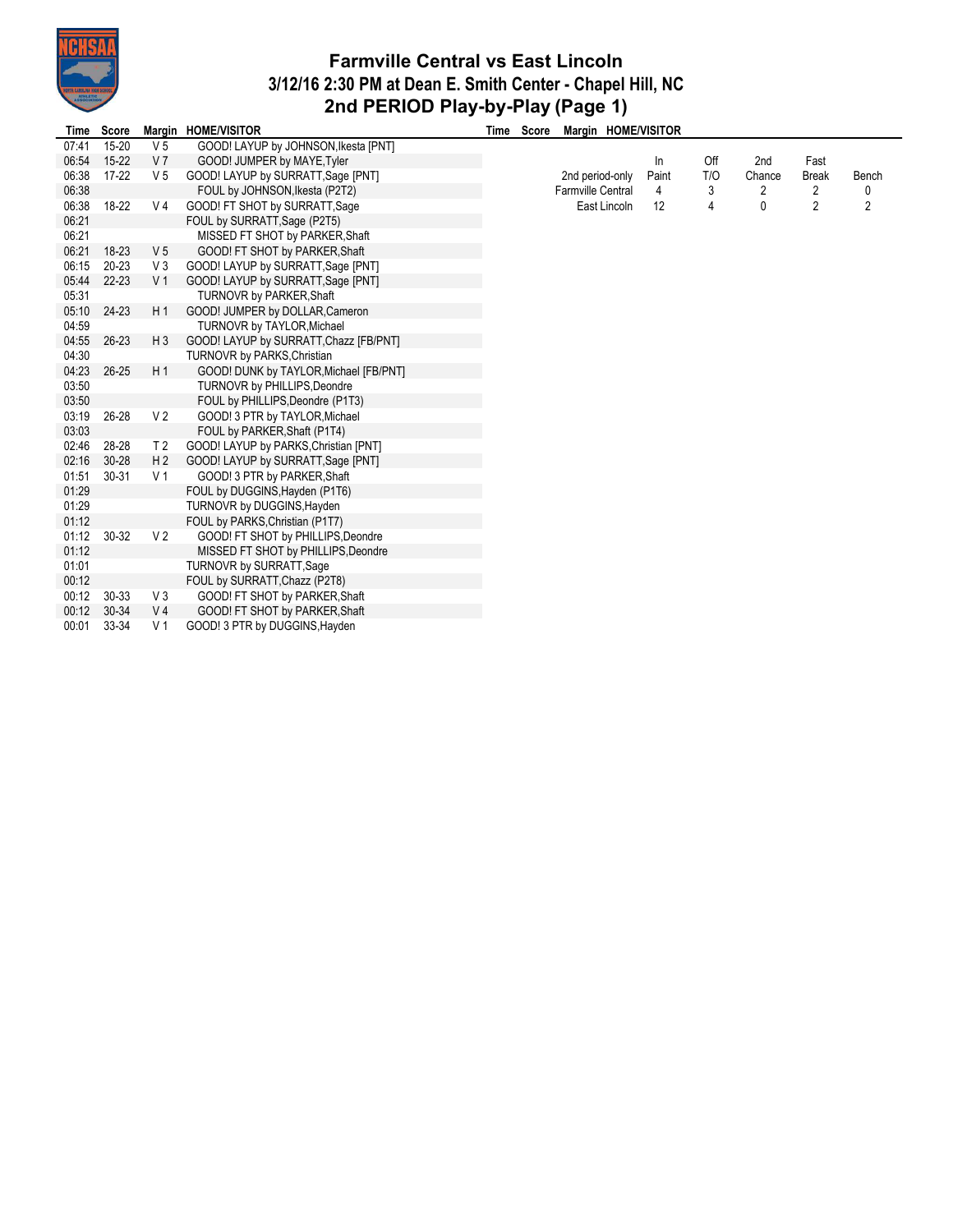

## **Farmville Central vs East Lincoln 3/12/16 2:30 PM at Dean E. Smith Center - Chapel Hill, NC 3rd PERIOD Play-by-Play (Page 1)**

| Time  | <b>Score</b> |                | Margin HOME/VISITOR                  | Time | Score | Margin HOME/VISITOR      |       |     |        |              |       |
|-------|--------------|----------------|--------------------------------------|------|-------|--------------------------|-------|-----|--------|--------------|-------|
| 07:51 |              |                | TURNOVR by MAYE, Tyler               |      |       |                          |       |     |        |              |       |
| 07:19 | 35-34        | H <sub>1</sub> | GOOD! LAYUP by SURRATT, Sage [PNT]   |      |       |                          | In    | Off | 2nd    | Fast         |       |
| 07:00 |              |                | FOUL by SURRATT, Chazz (P3T1)        |      |       | 3rd period-only          | Paint | T/O | Chance | <b>Break</b> | Bench |
| 06:51 |              |                | FOUL by DOLLAR, Cameron (P2T2)       |      |       | <b>Farmville Central</b> | 6     | 2   |        | 0            | 0     |
| 06:51 | 35-35        | T <sub>3</sub> | GOOD! FT SHOT by PARKER, Shaft       |      |       | East Lincoln             | 16    | 4   | 4      | 0            | 0     |
| 06:51 |              |                | MISSED FT SHOT by PARKER, Shaft      |      |       |                          |       |     |        |              |       |
| 06:27 | 37-35        | H <sub>2</sub> | GOOD! JUMPER by DOLLAR, Cameron      |      |       |                          |       |     |        |              |       |
| 06:02 | 39-35        | H <sub>4</sub> | GOOD! LAYUP by SURRATT, Sage [PNT]   |      |       |                          |       |     |        |              |       |
| 05:32 |              |                | FOUL by DOLLAR, Cameron (P3T3)       |      |       |                          |       |     |        |              |       |
| 05:32 |              |                | MISSED FT SHOT by TAYLOR, Michael    |      |       |                          |       |     |        |              |       |
| 05:32 |              |                | MISSED FT SHOT by TAYLOR, Michael    |      |       |                          |       |     |        |              |       |
| 05:27 |              |                | FOUL by PARKER, Shaft (P2T1)         |      |       |                          |       |     |        |              |       |
| 05:27 | 40-35        | H <sub>5</sub> | GOOD! FT SHOT by SURRATT, Chazz      |      |       |                          |       |     |        |              |       |
| 05:27 | 41-35        | H <sub>6</sub> | GOOD! FT SHOT by SURRATT, Chazz      |      |       |                          |       |     |        |              |       |
| 05:03 |              |                | TURNOVR by PARKER, Shaft             |      |       |                          |       |     |        |              |       |
| 04:59 | 43-35        | H <sub>8</sub> | GOOD! LAYUP by SURRATT, Sage [PNT]   |      |       |                          |       |     |        |              |       |
| 04:57 |              |                | <b>TIMEOUT TEAM</b>                  |      |       |                          |       |     |        |              |       |
| 04:21 | 45-35        | H 10           | GOOD! LAYUP by SURRATT, Sage [PNT]   |      |       |                          |       |     |        |              |       |
| 04:03 | 45-37        | H8             | GOOD! LAYUP by JOHNSON, Ikesta [PNT] |      |       |                          |       |     |        |              |       |
| 03:34 | 47-37        | H 10           | GOOD! LAYUP by DOLLAR, Cameron [PNT] |      |       |                          |       |     |        |              |       |
| 03:17 |              |                | FOUL by LEACH, Coleson (P2T4)        |      |       |                          |       |     |        |              |       |
| 03:10 |              |                | TURNOVR by TAYLOR, Michael           |      |       |                          |       |     |        |              |       |
| 02:40 | 49-37        | H 12           | GOOD! JUMPER by SURRATT, Chazz [PNT] |      |       |                          |       |     |        |              |       |
| 02:28 |              |                | FOUL by DUGGINS, Hayden (P2T5)       |      |       |                          |       |     |        |              |       |
| 02:21 |              |                | FOUL by DOLLAR, Cameron (P4T6)       |      |       |                          |       |     |        |              |       |
| 02:11 | 51-37        | H 14           | GOOD! LAYUP by DUGGINS, Hayden [PNT] |      |       |                          |       |     |        |              |       |
| 02:02 | 51-39        | H 12           | GOOD! JUMPER by MAYE, Tyler [PNT]    |      |       |                          |       |     |        |              |       |
| 01:37 |              |                | TURNOVR by LEACH, Coleson            |      |       |                          |       |     |        |              |       |
| 01:33 | 51-41        | H 10           | GOOD! LAYUP by TAYLOR, Michael [PNT] |      |       |                          |       |     |        |              |       |
| 01:33 |              |                | <b>TIMEOUT TEAM</b>                  |      |       |                          |       |     |        |              |       |
| 01:00 | 53-41        | H 12           | GOOD! LAYUP by SURRATT, Chazz [PNT]  |      |       |                          |       |     |        |              |       |
| 00:43 | 53-44        | H9             | GOOD! 3 PTR by TAYLOR, Michael       |      |       |                          |       |     |        |              |       |
| 00:25 |              |                | TIMEOUT 30sec                        |      |       |                          |       |     |        |              |       |